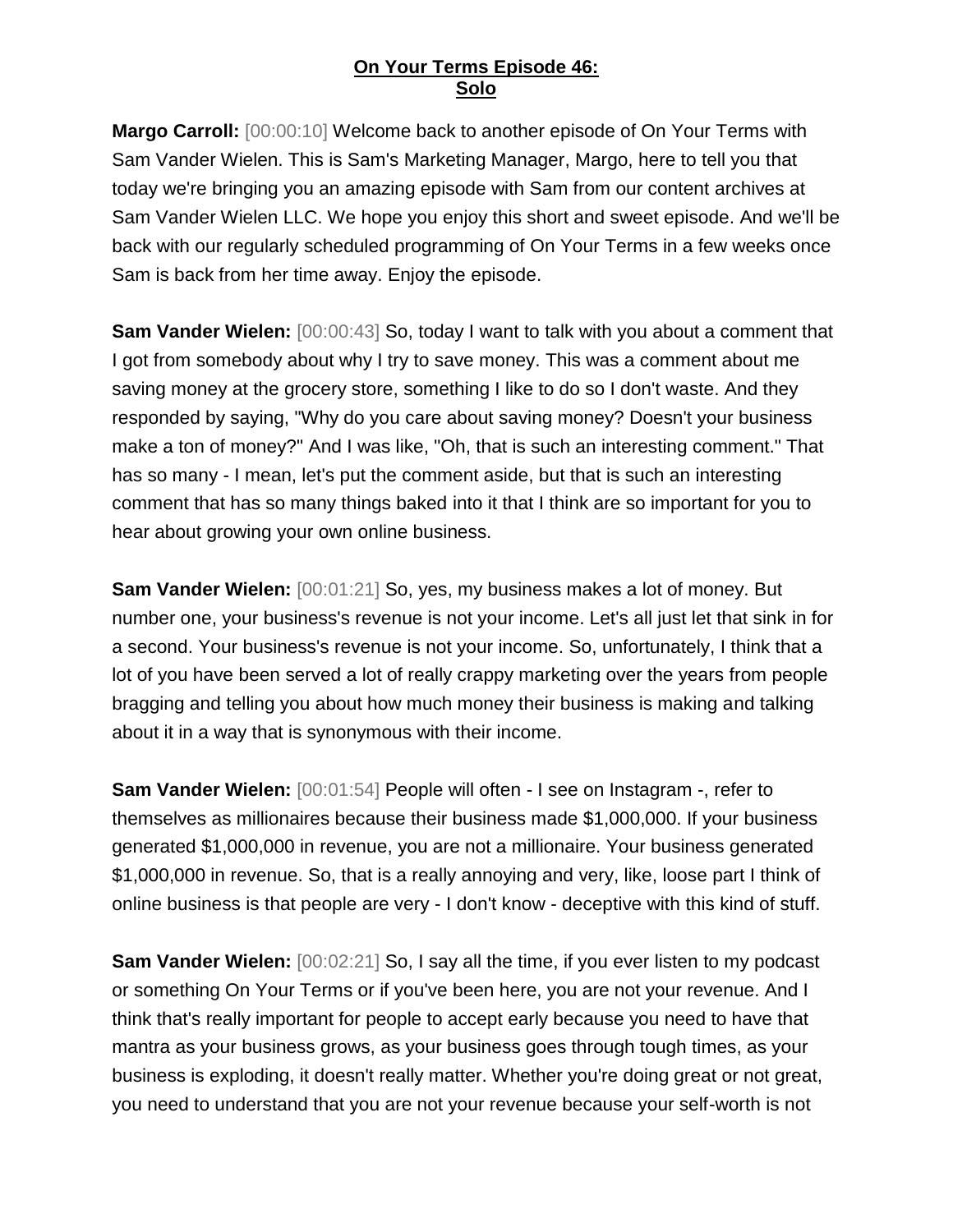tied up in the amount of money that your business is making. And the amount of money that your business is making is not your income. And I'm going somewhere with this. There's a point, I swear.

**Sam Vander Wielen:** [00:03:01] The second thing that was interesting to me thinking about when somebody told me, why do you care about saving money or budgeting - I don't even budget, actually, to be honest with you. I don't budget. But this was something about saving some money on, like, reusing something. And she said, why do I care because my business makes money. The second thing is that, as an attorney, I thought, that's interesting because you have a fiduciary duty to your company when you own your company.

**Sam Vander Wielen:** [00:03:31] If you have an LLC, if you have any kind of company, you as the owner of that company have a fiduciary duty. Essentially, what I want you to think of - it's a fancy legal term - essentially like you're the mama of your business. And just like a regular mama, you have to protect the crap out of that business. It is your job every single day to protect it. The business is bigger than you. It's something that's outside of you. And the business has needs that are different than your personal needs. You have to do what's best for your company when you own your own business.

**Sam Vander Wielen:** [00:04:05] So, something that I haven't even talked a lot about - I could talk about more, maybe I could do a podcast episode on this - it's something that I feel like it's a little overlooked in that, when you have your own business, you owe a fiduciary duty to that business. That means treating it in a financially responsible way. Not treating it like a personal piggy bank. Not using it for bad purposes, all kinds of stuff. It could also mean, eventually, letting certain employees go because it's not financially healthy for the company and you need to do what's best for the company. So, I want you to remember that when you own your own business, you owe a duty to something that's larger, this fiduciary duty to your company.

**Sam Vander Wielen:** [00:04:46] The third thing that I thought of when this person said to me, why do you care about saving money if you make a lot of money, is that, when did people dominate the conversation? How did this conversation get ripped away from us in online business that it's bad to save money, or it's bad to waste less, or it's bad to be - I don't know - thoughtful of it?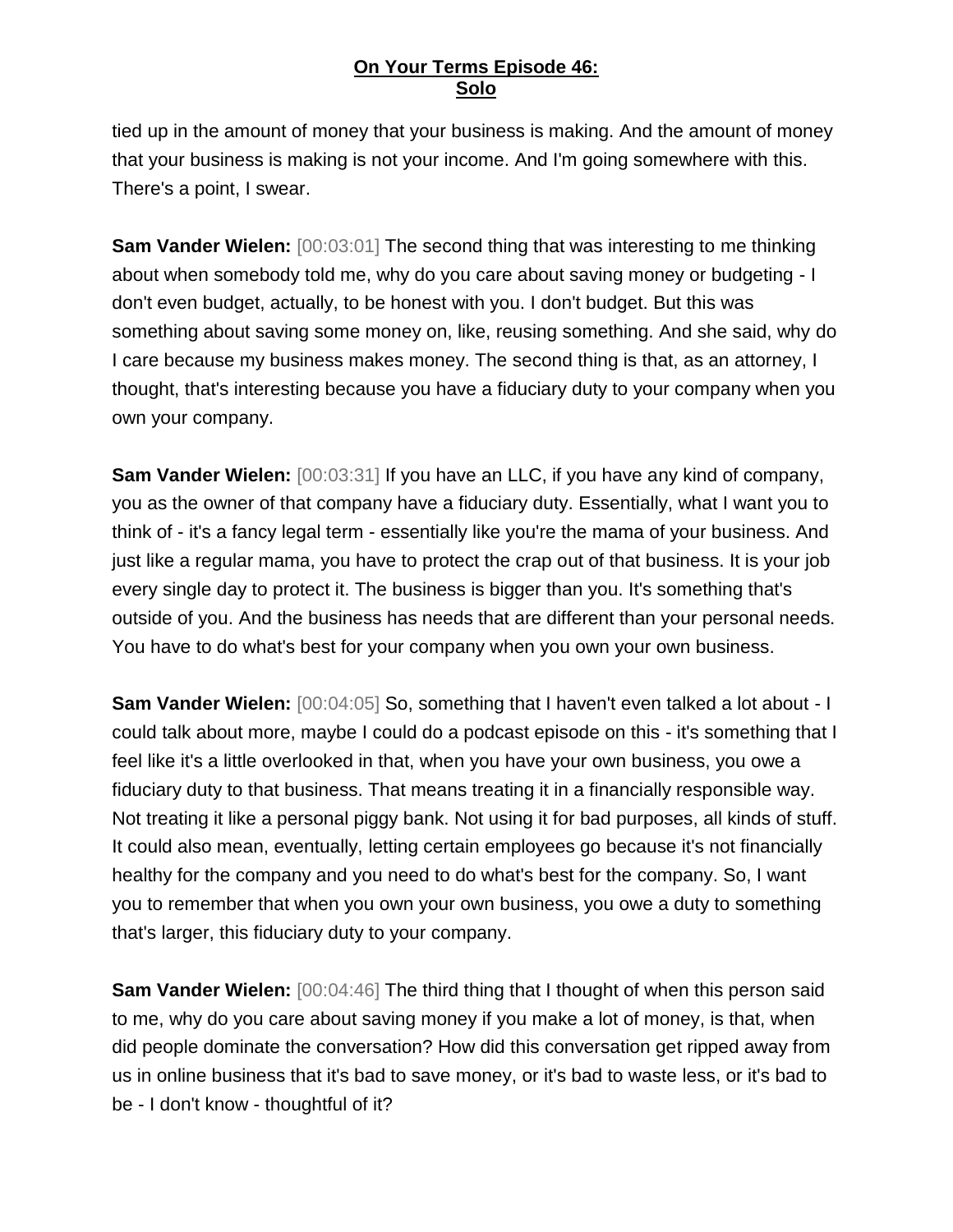**Sam Vander Wielen:** [00:05:09] Like, I remember one time seeing somebody on Instagram talk about how terrible people are who, like, clip coupons or who love to clip coupons, or love savings thing. And I was like, first of all, time out, let's talk about the privilege behind being able to say something like that. Two, since when is that bad? I mean, why is that bad? That doesn't mean that you have a bad money mindset.

**Sam Vander Wielen:**  $[00:05:31]$  And I really don't like the message that that sends you as a business owner, that the idea is that if you make a lot of money, you're supposed to start not caring about it and be wasteful. That's kind of the message that I took away. I don't know what you think. But what's the message behind that is like, "Oh, if you make a lot of money, you should just completely stop caring and just spend willy nilly." Of course, maybe you don't have to sweat the small stuff as much. Money is beautiful in that way. It's a big privilege in that way.

**Sam Vander Wielen:** [00:06:05] But I don't think that it means that you can't be somebody who cares about saving money. And there might be even things within your business that you are spending money on people. Well, I see it a lot in my own business now that people think that because the business makes a lot of money that I should be wasteful. Everybody has an opinion about what I should do with it. And so, it's just interesting to me. You will face that as your business continues to grow.

**Sam Vander Wielen:** [00:06:33] The last thing I wanted to bring up about what this reminded me of, and then it was so funny that I got this comment about why do I care about money, and then also saw yesterday that Vanessa Lao had a YouTube video on this topic - well, partially on this topic - about growth versus lifestyle business. And I was thinking about how in our industry, what you want to think of is that - and there's no right or wrong answer here - whether or not you want a lifestyle business or a growth business.

**Sam Vander Wielen:** [00:07:01] A lifestyle business is a business that you have that supports and funds your lifestyle. These are the businesses where it makes sense that when your business generates a lot of money, that people equate it with income, people equate it with their money. Or they think that if their business made \$1,000,000, that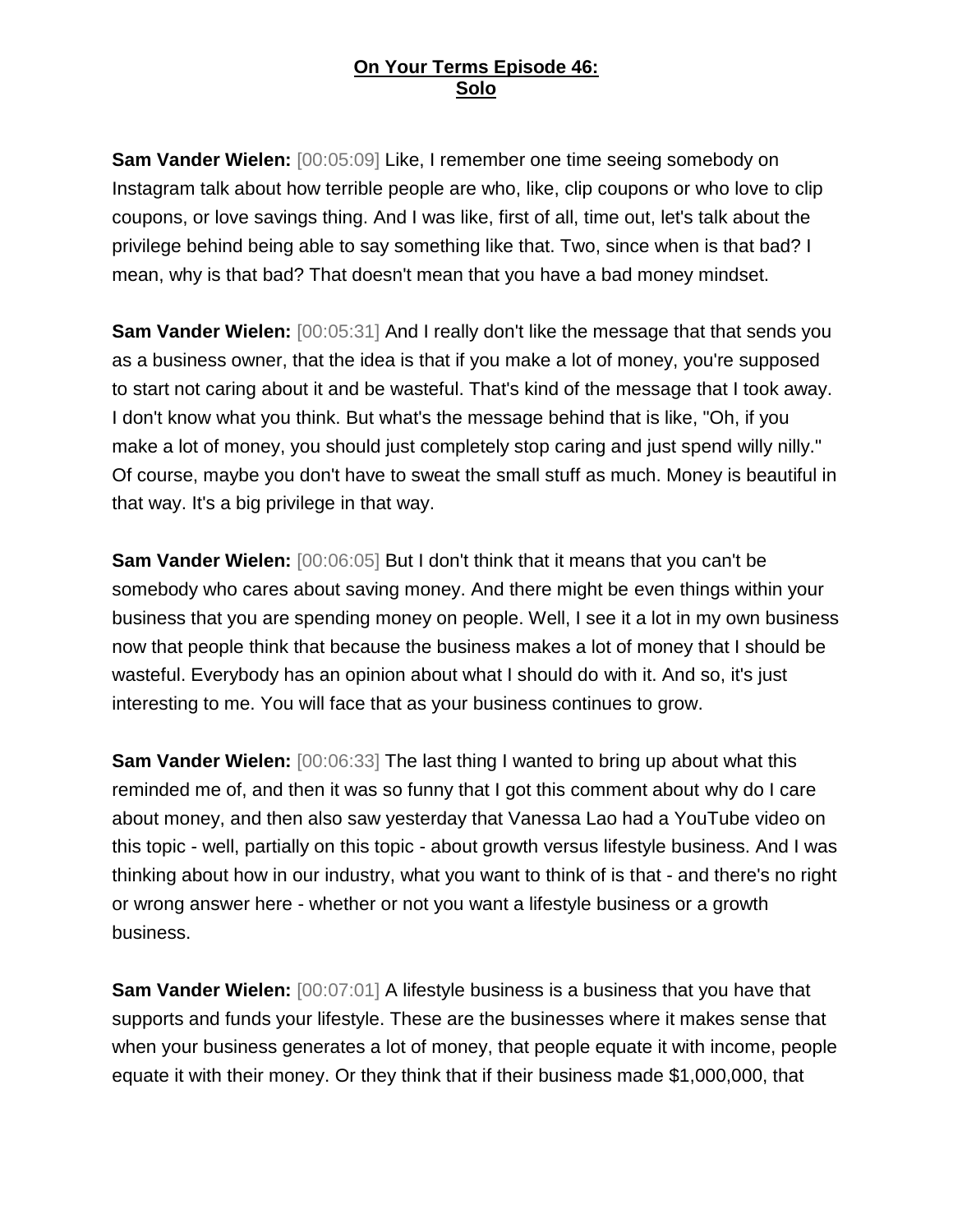that makes them a millionaire, which it doesn't. But that's what they think, because it's a lifestyle business.

**Sam Vander Wielen:** [00:07:24] And, essentially, the business's purpose is there to generate their lifestyle. It's there to buy them cars. And buy them meal prep services. And buy them a house or renting big houses in California, or whatever it is. That's a lifestyle business. It's not a right or wrong at all. What's wrong about it is the way that people, I think, market it and not being upfront about that. And they are a little deceptive about it. But there's nothing wrong if that's what you want to have.

**Sam Vander Wielen:** [00:07:55] If you just want a business that makes your life more comfortable, something that will fund you to be able to take personal training sessions, and to hire a cleaning person, and to get a landscaper, that's great. That's great. That's an incredible freedom and that's a great business. Sounds like a good business to me.

**Sam Vander Wielen:** [00:08:18] Have you ever felt lost about where to begin with the legal side of protecting your online business? Some people say you can just wing it at the beginning and get officially set up later. Not a good idea, by the way. Whether you're afraid to even start working with clients because you don't want to do something wrong legally and then get in trouble or your business is growing and you sort of forgot to take care of the legal pieces, I've got you.

**Sam Vander Wielen:** [00:08:40] I don't want you to live in fear of the internet police coming after you and your business. But you do have to do certain things and get certain things in place in order to legally and safely run your business online. As much as it just feels like an unregulated, wild, wild west online, that is very much not the case.

**Sam Vander Wielen:** [00:08:57] As an attorney turned entrepreneur and former corporate litigator, I can assure you that there are rules. There are real steps that everybody who runs or starts an online business needs to take. And you're not behind at all. We can get you set up and following the rules right away. In fact, we can even do it today.

**Sam Vander Wielen:** [00:09:14] I want to teach you the five very simple steps to take to legally protect and grow your online business. You don't need an MBA to be a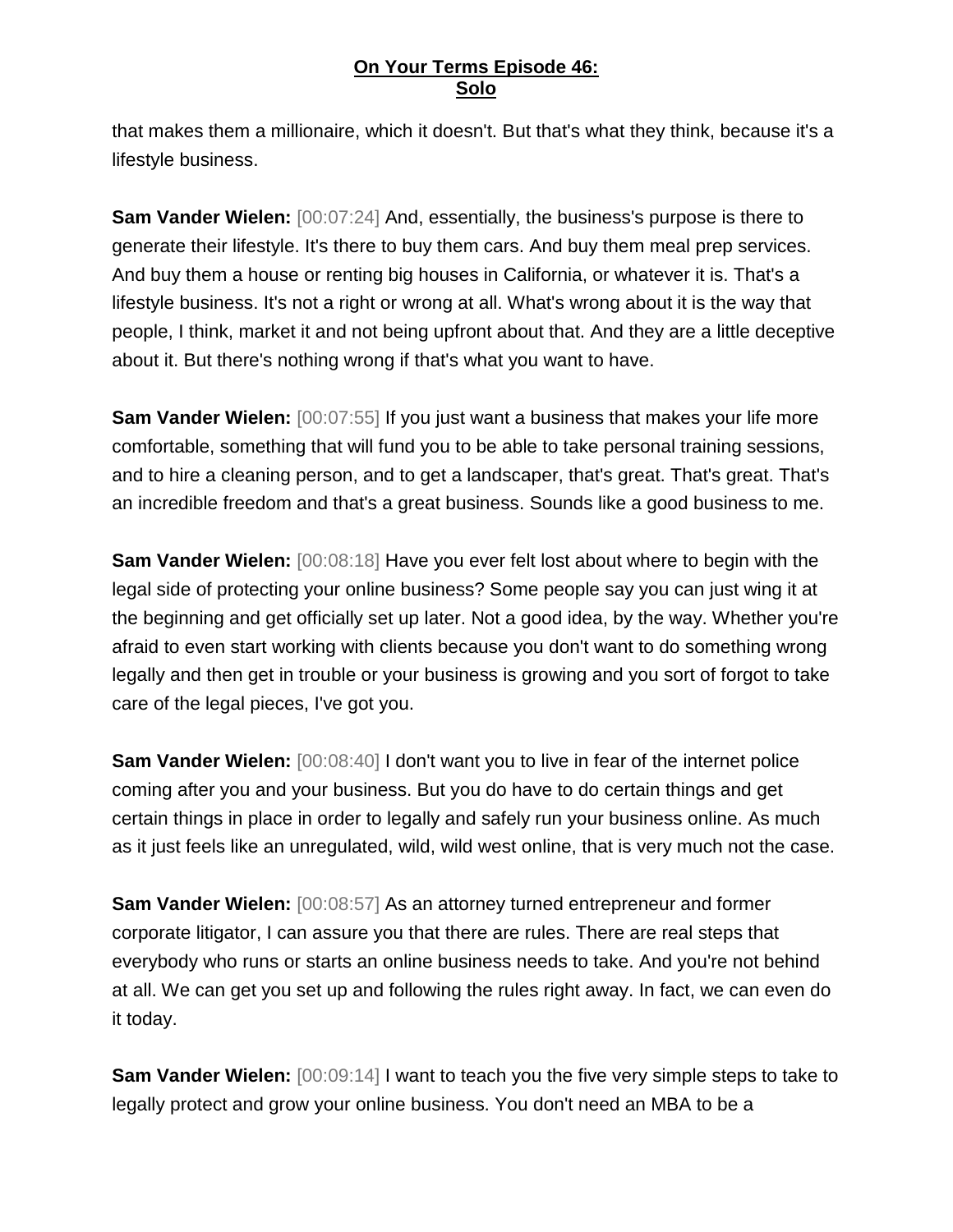successful entrepreneur and stay out of legal hot water. But you do need to dot your legal i's and cross your t's in a few key areas that can't be skipped. That's exactly what I'll teach you in my free one hour legal workshop called Five Steps to Legally Protect and Grow Your Online Business. Just head to mylegalworkshop.com, drop in your email address, pick the time, and I'll send you a link to watch the workshop video whenever you have time.

**Sam Vander Wielen:** [00:09:43] This is the best place to begin if you're just getting started legally legitimizing your business, so head on over to mylegalworkshop.com and sign up to watch Five Steps to Legally Protect and Grow Your Online Business now.

**Sam Vander Wielen:** [00:09:58] A growth business, however, is when you put the business's needs first, and not necessarily your personal preferences and material items. In my mind, this is what a growth business is. A growth business also has to be scalable in a way. In my mind, it has to be able to grow beyond just you and one-to-one services. So, a growth business would be something that you are investing in.

**Sam Vander Wielen:** [00:10:22] And so, that is why, in my opinion, when a business makes multiple millions of dollars a year, like my business makes, it's not my income. It's the business's revenue that is getting put back into the business most often. And so, of course, I'm paying myself a salary. I'm an S corp, so I pay myself a salary. I purchase what I need for the business, business tools, computers, tripods, mics, all kinds of stuff. But the business is not funding a lifestyle for me. And the business itself is my priority.

**Sam Vander Wielen:** [00:11:00] The business is a little plant - let's take a plant. The business is a little plant that everyday I am watering, and nurturing, and loving, and tending. And the idea is that the business is going to continue to grow. The business is not just there to serve me. The business is there to grow. And the business is there to help other people grow. I'm here to serve my customers first. I'm here to help my team succeed and to grow their own incomes, if they want to, if they want to work more. They could become an employee one day, if they want this kind of stuff. So, that's my goal.

**Sam Vander Wielen:**  $[00:11:37]$  I'd be so curious for those of you who are here, do you want a lifestyle business or a growth business? Like I said, there's no right or wrong. It's more that with the lifestyle businesses, I think people just don't understand that that's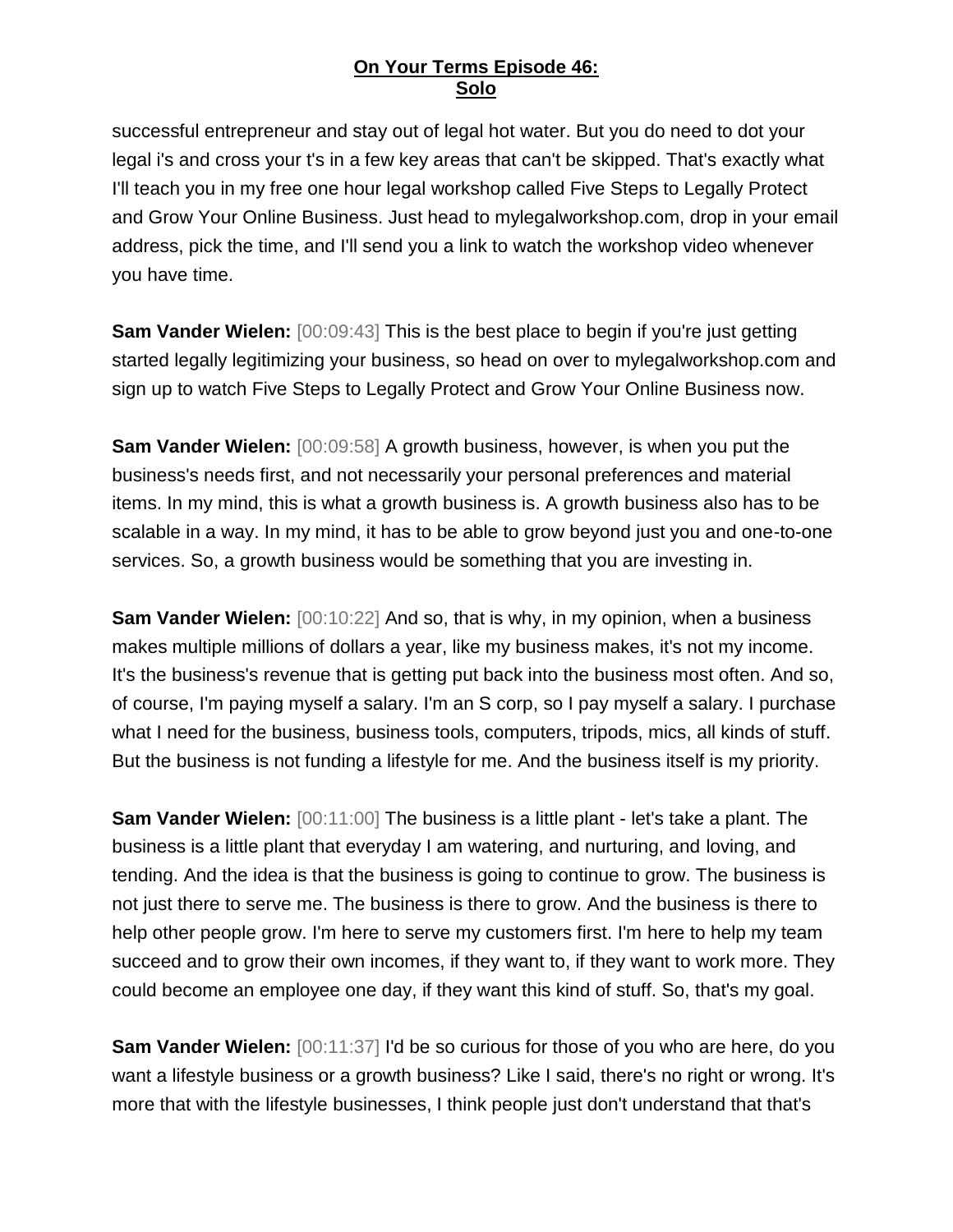what they have. And they're not telling you that that's what they're helping you to build. And I think sometimes people go into their programs and things and they think that they're building a growth business. But this person just sold them a bag of lifestyle business.

**Sam Vander Wielen:** [00:12:00] But I know that I'm here to build a growth business. I am building a growth business. And like Vanessa Lao mentioned actually in her YouTube video, I think actually it's very helpful to start thinking about your business that way because it took the pressure off of, she says, it changed her mindset from growing her business to building her business. And I would think of that as actually, yes, because you don't always need to be growing year after year or something, or month after month, or something like that.

**Sam Vander Wielen:** [00:12:30] But you can think of it, in my mind I would say, I'm working on building my business. I am nurturing my business. My business is growing. The goal is to grow my business. The thing I like about the idea of it - I have nothing to sell about this - is that, it does take you out of it being so personally attached to the outcome.

**Sam Vander Wielen:** [00:12:59] And I think something that I've just learned over the years is that if you're very attached to the business, if the business is your lifestyle and you're relying on it for these kind of material outcomes, then I think it can be really crushing. I think you go through phases too. Like, I saw that - is it Lalah? - she said that it's hard to imagine having it now before having the other stuff. I think that's true.

**Sam Vander Wielen:** [00:13:25] Like, in the beginning, I definitely was like, "Oh, this is cool." I talk about this often, I didn't think my business could get to this size. So, I didn't think I was able to build a growth business, so I understand that. And I think there are phases you can go through where you can be like, "Wow. This just got me away from my corporate job, or it got me to be able to support my family, or my business was able to support me to get somewhere I didn't think it could." And then, all of a sudden you realize you've really got something. You've got a solid foundation, and now you're like, "Oh, I could do this growth business.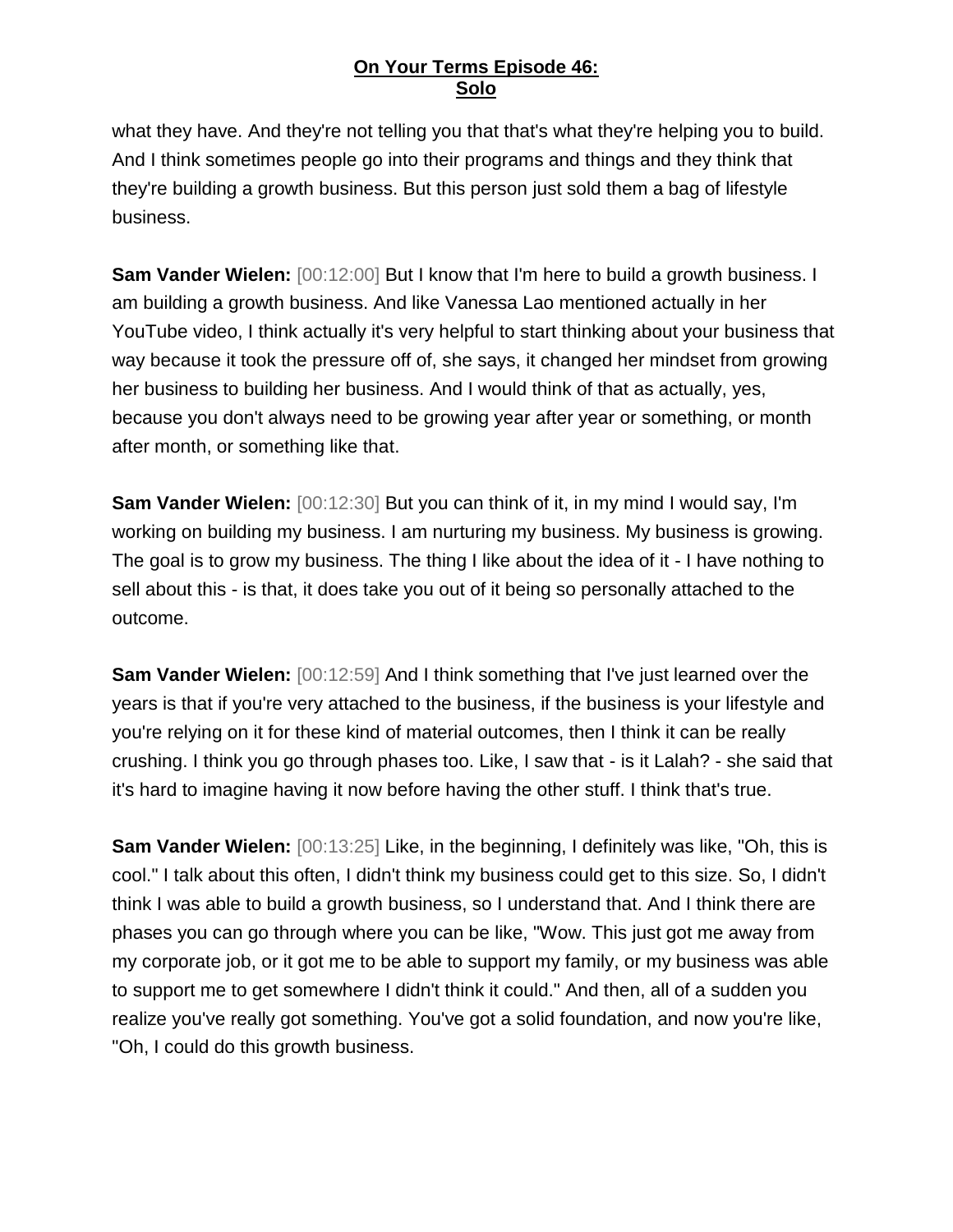**Sam Vander Wielen:** [00:13:57] So, I don't think this is something you have to commit to necessarily. And there's not a right or wrong. I'm just sour on the way that people market it to you guys, that's all, the whole I'm a millionaire because my business made \$1,000,000 thing. It's like, no, you're not. You made \$1,000,000 in assets. You don't have any assets because you've sunk it all into things that are not assets. They're not there. They give you no capital.

**Sam Vander Wielen:** [00:14:22] Like, buying a fancy car, the moment you drive it off the lot, it plummets in value. A handbag has no value. Investing in real estate, investing in stocks, I mean, there are all these things that you can do with your business.

**Sam Vander Wielen:** [00:14:34] What I've done with investing for my business, I maxed out everything last year to invest and put away. I have a SEP IRA account because I'm self-employed and I have an escrow. So, you know, there are a lot of ways that you can actually generate serious long term actual wealth. It's just that my frustration on your behalf is that that's not what you're being sold by a lot of people online. It's more the throw away material stuff.

**Sam Vander Wielen:** [00:15:05] Last but not least, I just want to mention because I don't want this to be misconstrued. Having a growth business can also support your lifestyle. I think it's just about whether or not you're prioritizing the needs of the business. I was fortunate enough in the last year that my business grew enough that it could both be a growth business and, I mean, not a lifestyle business, but that it supports my lifestyle.

**Sam Vander Wielen:** [00:15:30] I was able to purchase a new home. It was really important to me to purchase an electric car. I needed a car. I didn't go out and just randomly buy one. But I had a lease before, the lease was up. I really wanted an electric car for environmental reasons, so it gave me the freedom to be able to do that. It's given me the freedom to be able to purchase some services, things for the home, because I don't have the time or the energy as much, and it's more efficient for me to be working on the business than doing landscaping or something.

**Sam Vander Wielen:** [00:16:00] So, that kind of stuff, that is part of growing a business. People do, do that. It's just that I'm always prioritizing the needs of the business first.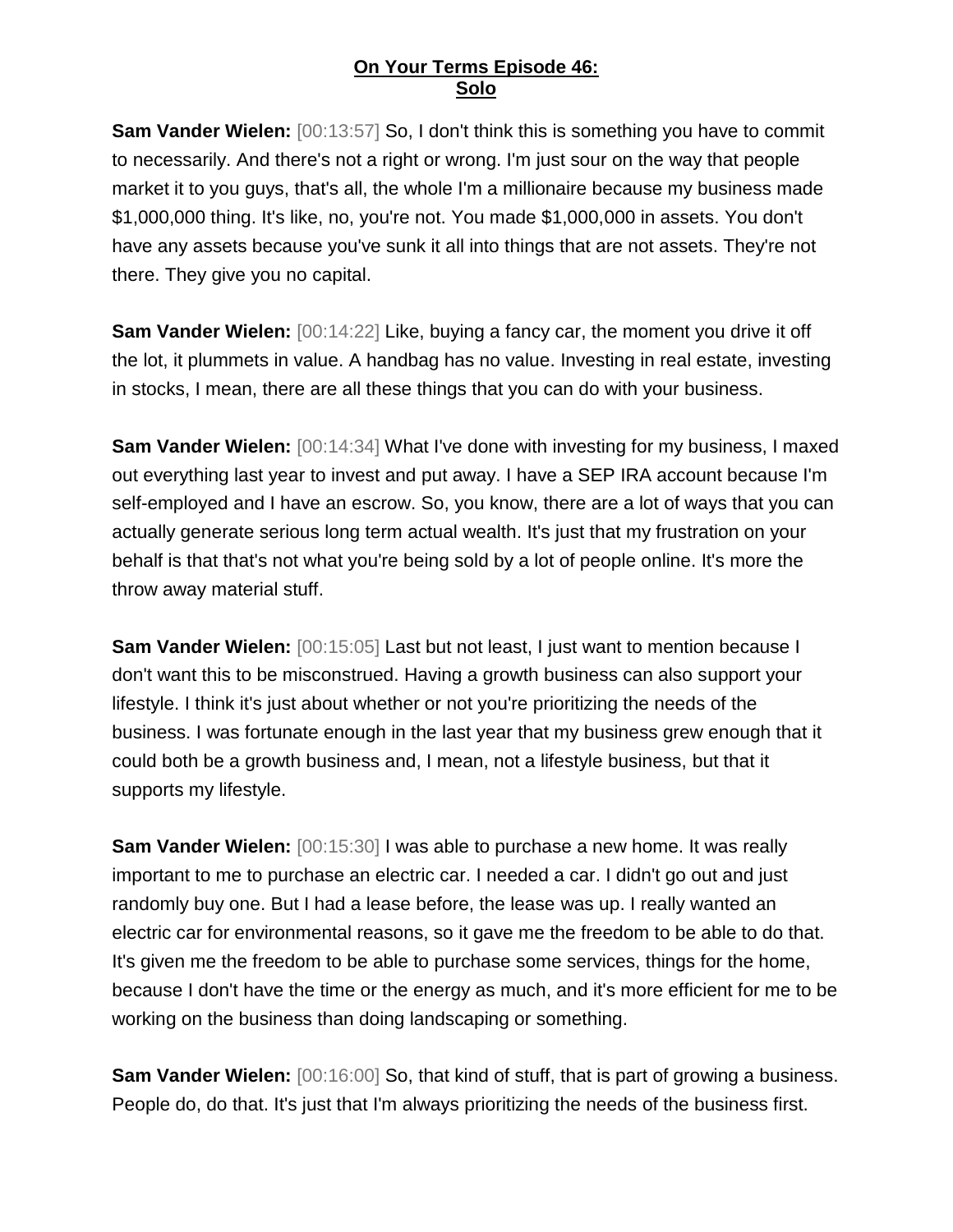And by prioritizing the needs of the business first and making sure that I've done everything I could for the business, there's still opportunity to support some of these things that ease up my time, my energy, freed me up as a CEO of this business, that kind of stuff.

**Sam Vander Wielen:** [00:16:25] So, that's what I'm thinking. Let me know if that makes sense to you. Obviously, I am always happy to answer any questions that you have. But I just wanted to provide this to you today because I sometimes get frustrated that in this industry, you're made to feel bad if you still love to save money. Or, like, I love going to Trader Joe's, Stop & Shop. We just moved to New York and Stop & Shop is a big thing here. It's a grocery store. And they had Boom Chicka Pop popcorn that I love, like, two for \$6. And I was like, "Oh, I'm so excited."

**Sam Vander Wielen:** [00:17:03] I get so excited about deals. And I always am scouring for little coupons and coupon codes. And there's nothing wrong with that. And there's nothing that says that if you make a lot of money in your business that, all of a sudden, you're just supposed to be throwing it out the window. No. That's crazy. I'm throwing it out the window for Facebook ads - no. I'm just kidding. They do fine.

**Sam Vander Wielen:** [00:17:29] I just don't like that you're made to feel that way. I am so frustrated and over it with the amount of privilege it's baked into a lot of the money mindset things that people talk about, where you're not supposed to care at all about saving any money. And I'm like, that really only applies to a certain group of people. And it doesn't apply to a lot of others.

**Sam Vander Wielen:** [00:17:51] I mean, even with healthy eating, I've been on a big health and wellness kick for the last couple of months. And you see the comments people make about how people should eat, and how they should do this, and how they should work out. And I'm like, "Do you understand that most people can't do this? And most people need to have coupons in order to afford to be able to eat?" We are not in a normal space on here. It's just very, very frustrating. And I don't often feel like there are many people telling you that.

**Sam Vander Wielen:** [00:18:23] And I certainly don't feel like I saw people who were making a lot of money who didn't care about like, I'm not trying to sell you anything for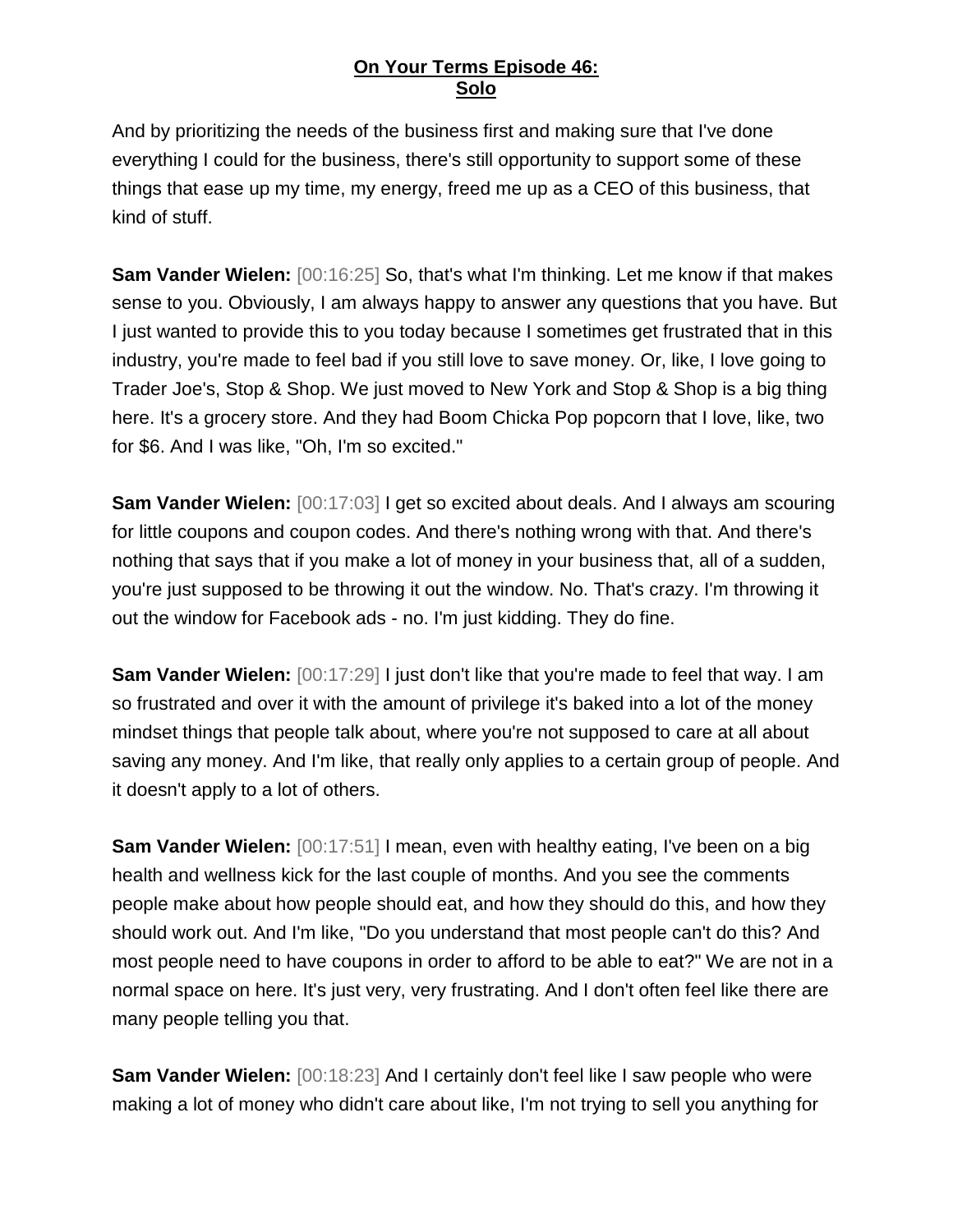you to make a lot of money. I want you to be happy. I don't really care if you make a lot of money. I don't care how many courses you sell. I don't care how much revenue your business makes. None of that matters. I have clients ranging from here to here, and it doesn't matter. I have people who are making a ton who aren't happy. I met people who aren't making a lot and are super happy.

**Sam Vander Wielen:** [00:18:53] And I just feel like that's not, to me, what matters. And it's very freeing for me because I don't sell you anything related to business coaching. But I talk about business a lot because I love it and people ask me about it. And I've been fortunate to build this business the way it is now. And I've learned a lot of lessons.

**Sam Vander Wielen:** [00:19:14] But I've also felt very lonely in that, because when you get to this place, I'm surrounded by a lot of people who, if they have similar sized businesses, they're not talking about this stuff the way I am. They're talking about stuff the way that everyone should be picking themselves up from the bootstraps, that if you don't make money, it's because you don't try hard enough. You wouldn't get COVID, if you made \$40 smoothie everyday.

**Sam Vander Wielen:** [00:19:37] And it's just insanely out of touch with what's happening in the world, let alone in America, and it's not accessible for a lot of people. It ignores privilege. It ignores discrimination. It's just very frustrating, from my perspective.

**Sam Vander Wielen:** [00:19:55] So, when this person said this to me about why I care about saving money, I just had this flurry of thoughts of like, "Wow. That's so interesting." There are so many things that are baked into that of so many assumptions and so many mistruths about what it means to build a business, what it means to generate wealth, what it means to save, what it means about you as a person if you like to save, and all of that kind of stuff.

**Sam Vander Wielen:** [00:20:23] And I hope you have a good rest of your week. I will see you soon. Bye, guys.

**Sam Vander Wielen:** [00:20:31] Thanks so much for listening to the On Your Terms podcast. Make sure to follow on Apple Podcasts, Spotify, or wherever you like to listen